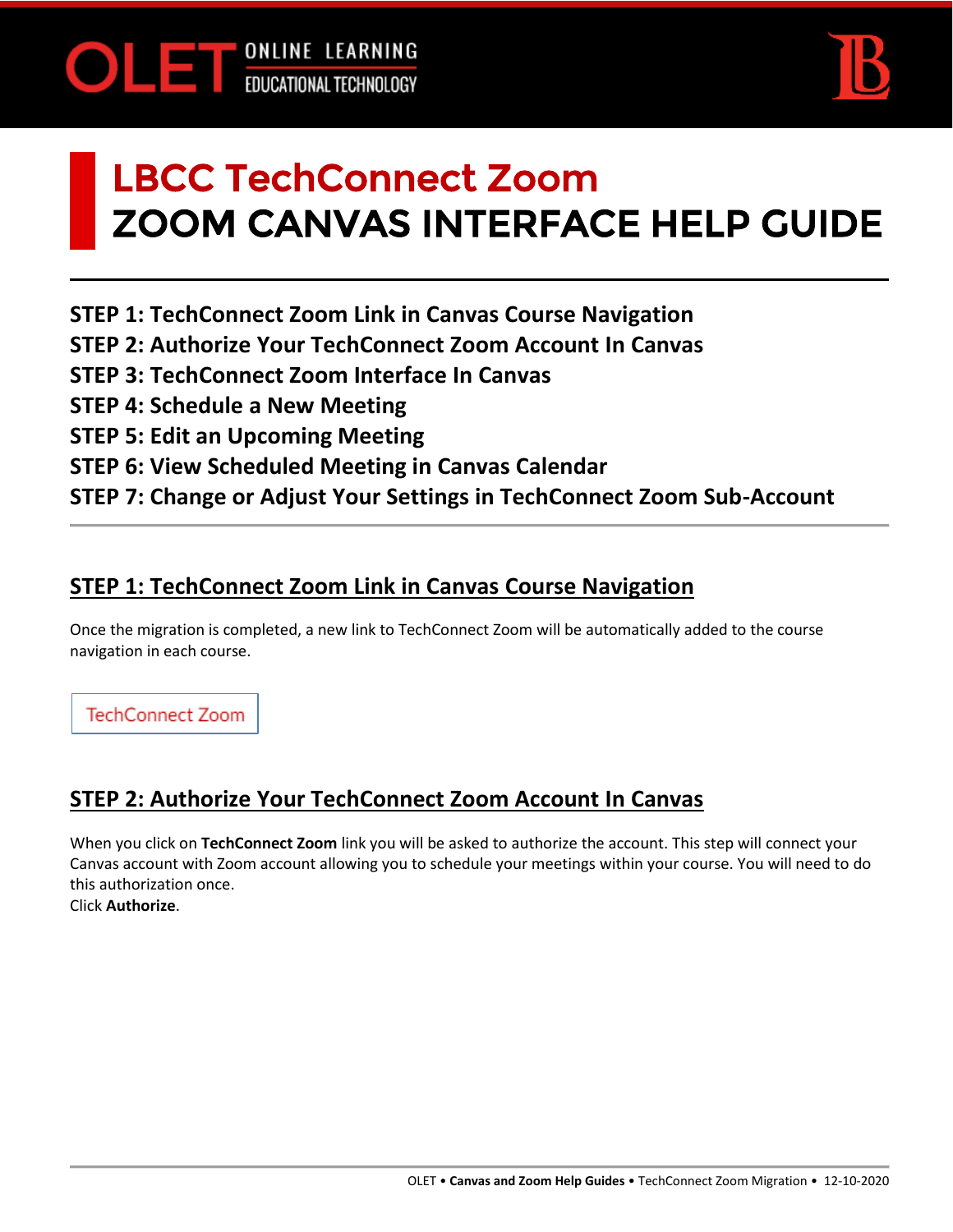| <b>CANVAS</b>                                                                   |  |  |  |  |  |
|---------------------------------------------------------------------------------|--|--|--|--|--|
| <b>TechConnect Zoom</b>                                                         |  |  |  |  |  |
| TechConnect Zoom is requesting access to your account.                          |  |  |  |  |  |
| You are authorizing this app as John Doe<br>Your email address is jdoe@lbcc.edu |  |  |  |  |  |
| Cancel                                                                          |  |  |  |  |  |
| <b>Authorize</b>                                                                |  |  |  |  |  |

#### **STEP 3: TechConnect Zoom Interface In Canvas**

Once you authorize the account, you will have access to TechConnect Zoom account in Canvas.

The interface is almost identical to the interface you used when you logged in Zoom via the web.

The TechConnect Zoom dashboard will show all upcoming and the previous meetings that you have scheduled for your class. If you set up cloud recordings all recordings for this class will be under Cloud Recordings.

| <b>Upcoming Meetings</b>     | Previous Meetings | Personal Meeting Room | Cloud Recordings | Get Training 图 |
|------------------------------|-------------------|-----------------------|------------------|----------------|
| Show my course meetings only |                   |                       |                  |                |
| Start Time                   | Topic             |                       | Meeting ID       |                |

- **All My Zoom Meetings/Recordings –** view all your upcoming and previous meetings as well as cloud recordings
- **EXEDENT Schedule a New Meeting -** to schedule a new meeting The default settings in your Zoom account will apply to all scheduled meetings/classes.
- **Import a Meeting (icon with 3 vertical dots) to import a meeting previously set up with ConferZoom**
- Upcoming Meetings displays all scheduled events Launch the meeting by clicking the 'Start' button.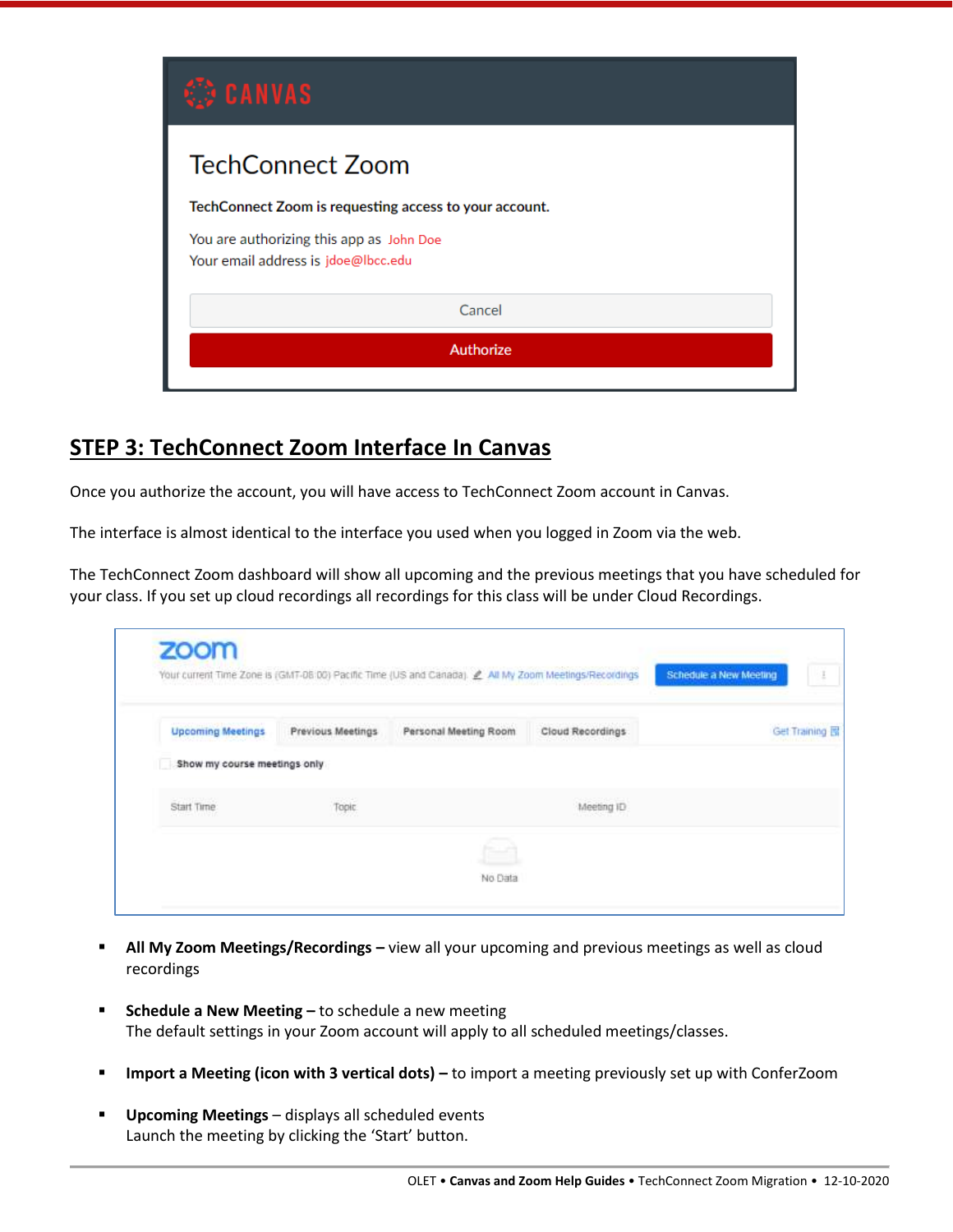- **Previous Meetings**  displays previous events Meetings will appear on this page after the scheduled end time.
- **Personal Meeting Room –** this is a quick launch meeting It is your 24/7/365 open room.
- **EXPLOUD Recordings** displays all cloud recordings when processing is complete
- **E** Get Training links to free and interactive live training webinars offered daily <https://support.zoom.us/hc/en-us/articles/360029527911>
- You can also watch recorded training sessions. Go to the following link and select any session. <https://support.zoom.us/hc/en-us/articles/217214286-Watch-Recorded-Training-Sessions>

#### **STEP 4: Schedule a New Meeting**

To schedule a new meeting, click on **Schedule a New Meeting** button.

| zoom                                                                  |                   |                       |                                 |                             |
|-----------------------------------------------------------------------|-------------------|-----------------------|---------------------------------|-----------------------------|
| Your current Time Zone is (GMT-08:00) Pacific Time (US and Canada). L |                   |                       | All My Zoom Meetings/Recordings | Schedule a New Meeting<br>I |
| <b>Upcoming Meetings</b>                                              | Previous Meetings | Personal Meeting Room | Cloud Recordings                | Get Training 图              |
| Show my course meetings only                                          |                   |                       |                                 |                             |
| Start Time                                                            | Таркс             |                       | Meeting ID                      |                             |
|                                                                       |                   |                       |                                 |                             |
|                                                                       |                   | No Data               |                                 |                             |

Enter the name of the meeting, then add or customize any meeting settings and select **Save**.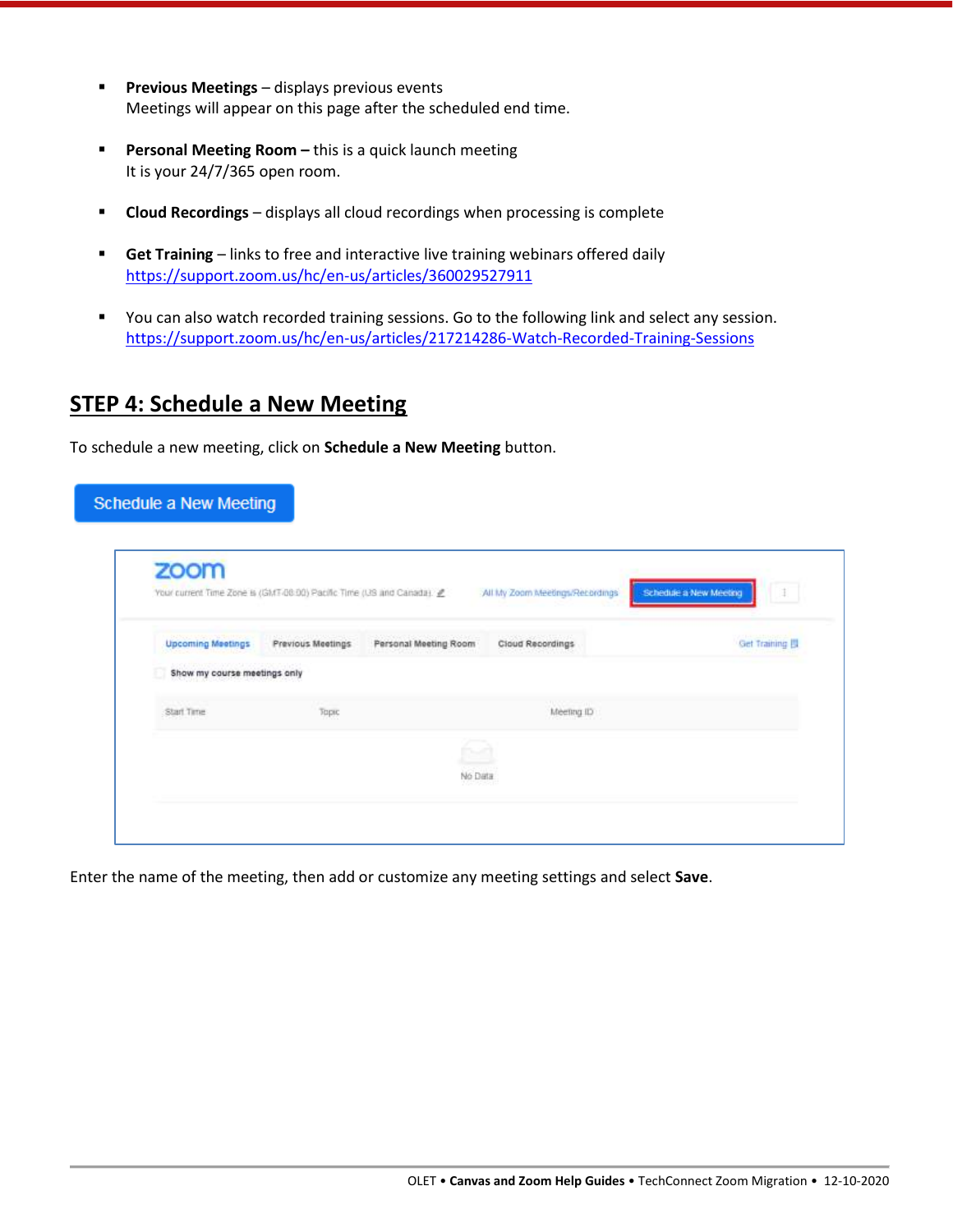|                          | Course Meetings > Schedule a Meeting                                                                                                                        |  |  |  |  |  |
|--------------------------|-------------------------------------------------------------------------------------------------------------------------------------------------------------|--|--|--|--|--|
| Topic                    | <b>TechConnect Zoom Meeting</b>                                                                                                                             |  |  |  |  |  |
| Description (Optional)   | Enter your meeting description                                                                                                                              |  |  |  |  |  |
| When                     | 12/11/2020<br>2:00<br>PM<br>Ö<br>v                                                                                                                          |  |  |  |  |  |
| Duration                 | $hr = 30$<br>1<br>v<br>min<br>v                                                                                                                             |  |  |  |  |  |
| <b>Time Zone</b>         | GMT-08:00 Pacific Time (US and Canada)<br>v<br>Recurring meeting                                                                                            |  |  |  |  |  |
| Registration             | Required                                                                                                                                                    |  |  |  |  |  |
| Security                 | Passcode<br>lbcc2020<br>$\vee$ Waiting Room                                                                                                                 |  |  |  |  |  |
| Video                    | Host<br>() off<br>on<br>Participant<br>on ◉ off                                                                                                             |  |  |  |  |  |
| Audio                    | ◯ Telephone (Computer Audio (@ Both                                                                                                                         |  |  |  |  |  |
| <b>Meeting Options</b>   | Enable join before host<br>Mute participants upon entry <sup>13</sup><br>$\mathbf{v}$<br>Use Personal Meeting ID<br>Record the meeting automatically<br>- 1 |  |  |  |  |  |
| <b>Alternative Hosts</b> | Example: john@company.com, peter@school.edu                                                                                                                 |  |  |  |  |  |
|                          | 图 Save<br>Cancel                                                                                                                                            |  |  |  |  |  |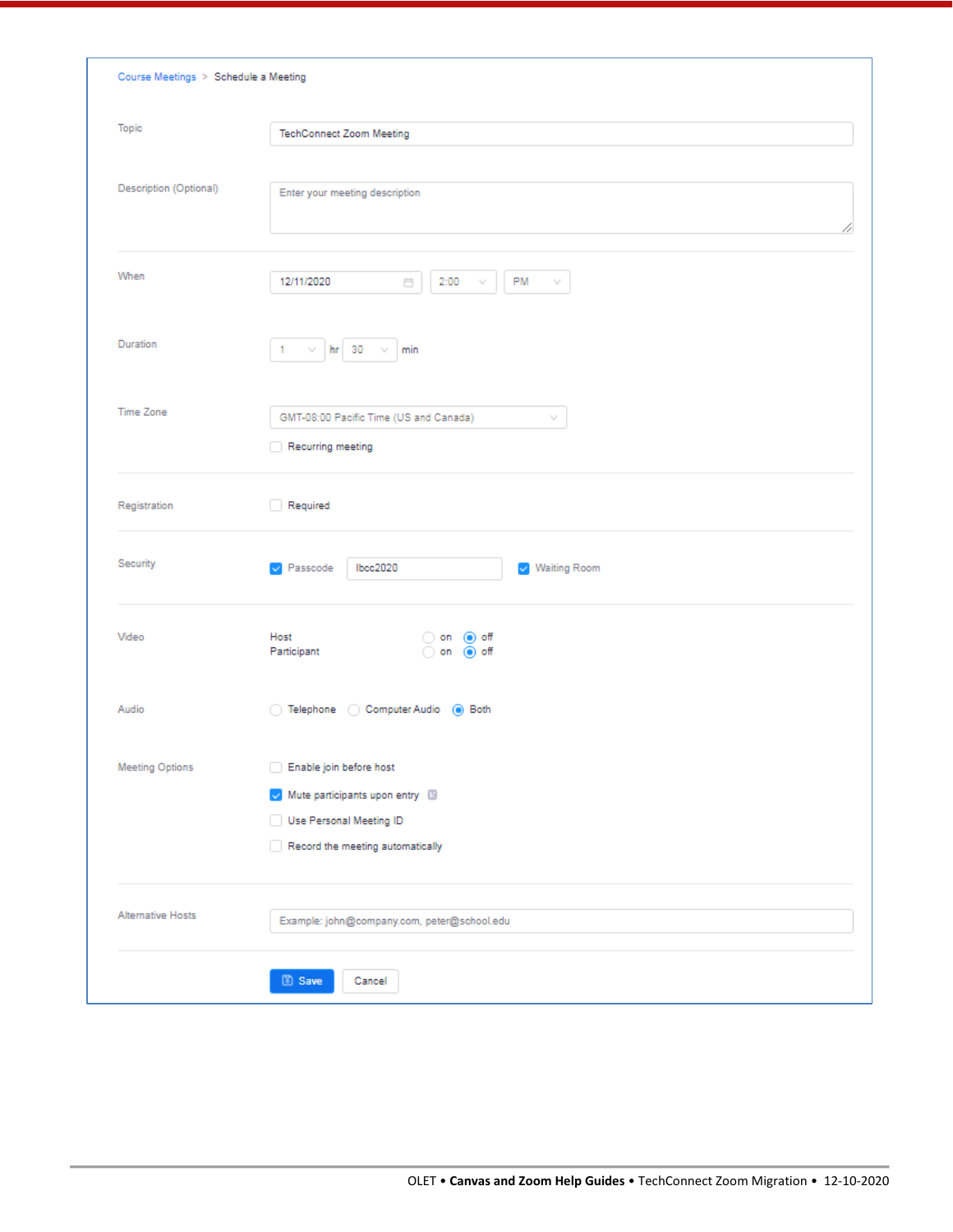Once you save the meeting, you will see the meeting details and invite information.

To invite participants, click **Copy the invitation** and follow the instructions.

|                         | Course Meetings > Manage "TechConnect Zoom Meeting"                                                                                                  |  |  |  |
|-------------------------|------------------------------------------------------------------------------------------------------------------------------------------------------|--|--|--|
| <b>Topic</b>            | TechConnect Zoom Meeting                                                                                                                             |  |  |  |
| Time                    | Dec 11, 2020 2:00 PM Pacific Time (US and Canada)<br>Add to<br>o Z Outlook Calendar (.ics)<br>31 Google Calendar<br>$\mathbf{r}_0$<br>Yahoo Calendar |  |  |  |
| Meeting ID              | 969 3614 3776                                                                                                                                        |  |  |  |
| <b>Invite Attendees</b> | Join URL: https://lbcc-edu.zoom.us/j/96936143776?pwd=eTdSVHZZZmJJVVUgrdW0wMTVubk9TUT09<br><b>O</b> Copy the invitation                               |  |  |  |
| Security                | ✔ Passcode ********<br>Show<br>v Waiting Room                                                                                                        |  |  |  |
| Video                   | off<br>Host                                                                                                                                          |  |  |  |
|                         | Participant<br>off                                                                                                                                   |  |  |  |
| Audio                   | Telephone and Computer Audio                                                                                                                         |  |  |  |

To go back to the TechConnect Zoom main page, scroll all the way up and select **Course Meetings** from the breadcrumb trail.

Course Meetings > Manage "TechConnect Zoom Meeting"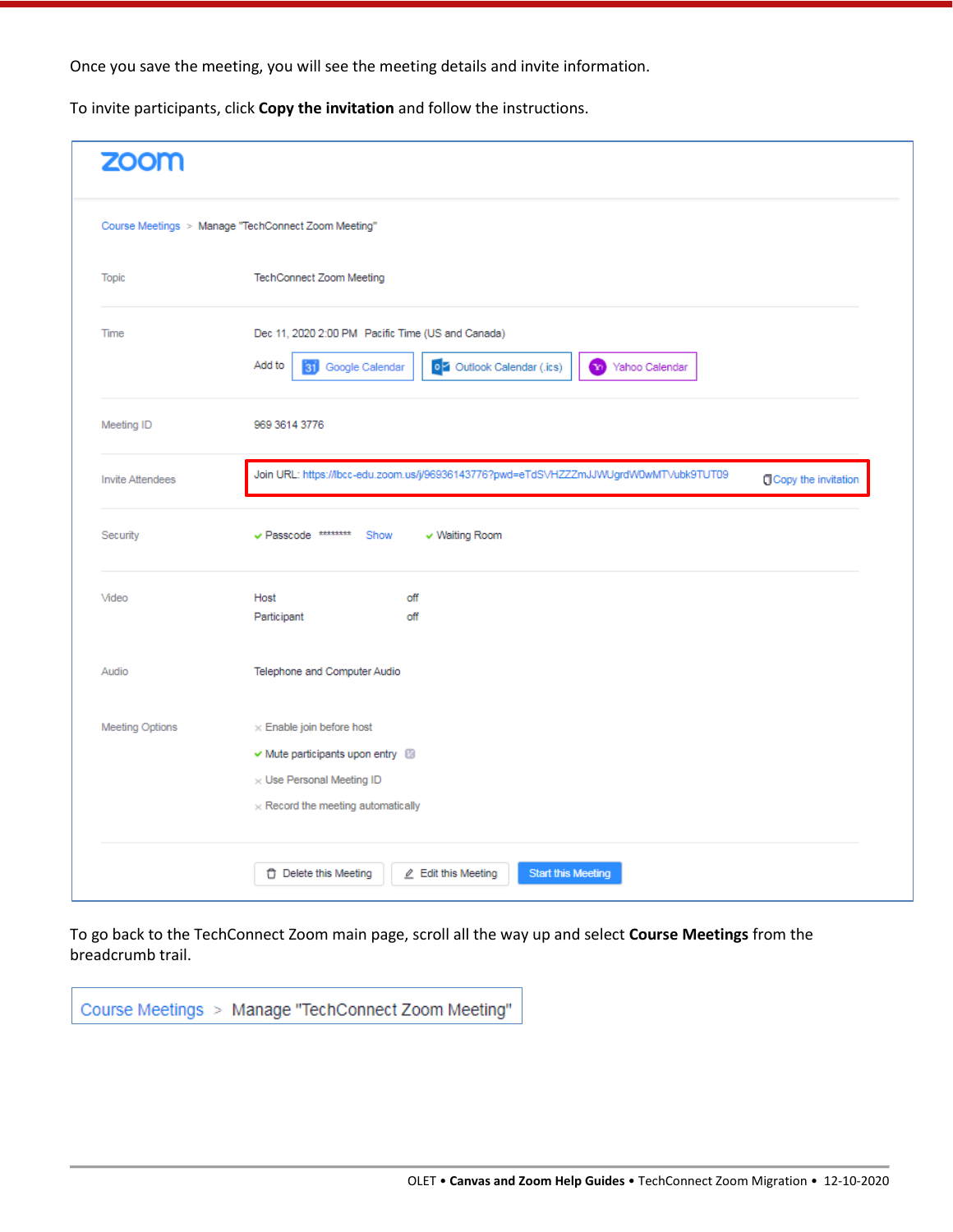The meeting will automatically appear in a list of the **Upcoming Meetings** for the course.

| <b>Upcoming Meetings</b>     | Previous Meetings | Personal Meeting Room    | Cloud Recordings | Get Training    |
|------------------------------|-------------------|--------------------------|------------------|-----------------|
| Show my course meetings only |                   |                          |                  |                 |
| Start Time                   | TODIC             |                          | Meeting ID       |                 |
| Tomorrow<br>2:00 PM          |                   | TechConnect Zoom Meeting | 922 9698 2933    | Start<br>Delete |

#### **STEP 5: Edit an Upcoming Meeting**

To edit an upcoming meeting, click on the name of the meeting listed under **Upcoming Meetings** first.

|                              |                   |                          |                                  | $\pm$                  |
|------------------------------|-------------------|--------------------------|----------------------------------|------------------------|
| <b>Upcoming Meetings</b>     | Previous Meetings | Personal Meeting Room    | Cloud Recordings                 | Get Training 图         |
| Show my course meetings only |                   |                          |                                  |                        |
| Start Time                   | Topic             |                          | Meeting ID                       |                        |
| Today<br>2:00 PM             |                   | TechConnect Zoom Meeting | -1264-1273-2020<br>922 9698 2933 | <b>Delete</b><br>Start |

Scroll all the way down and click on **Edit this Meeting** button.

| □ Delete this Meeting | $\angle$ Edit this Meeting | <b>Start this Meeting</b> |
|-----------------------|----------------------------|---------------------------|

The meeting will open. Make your changes and then click **Save**.

You can start the meeting right away or go back to the TechConnect Zoom main page or simply click on any link in your course navigation menu to continue working on your course.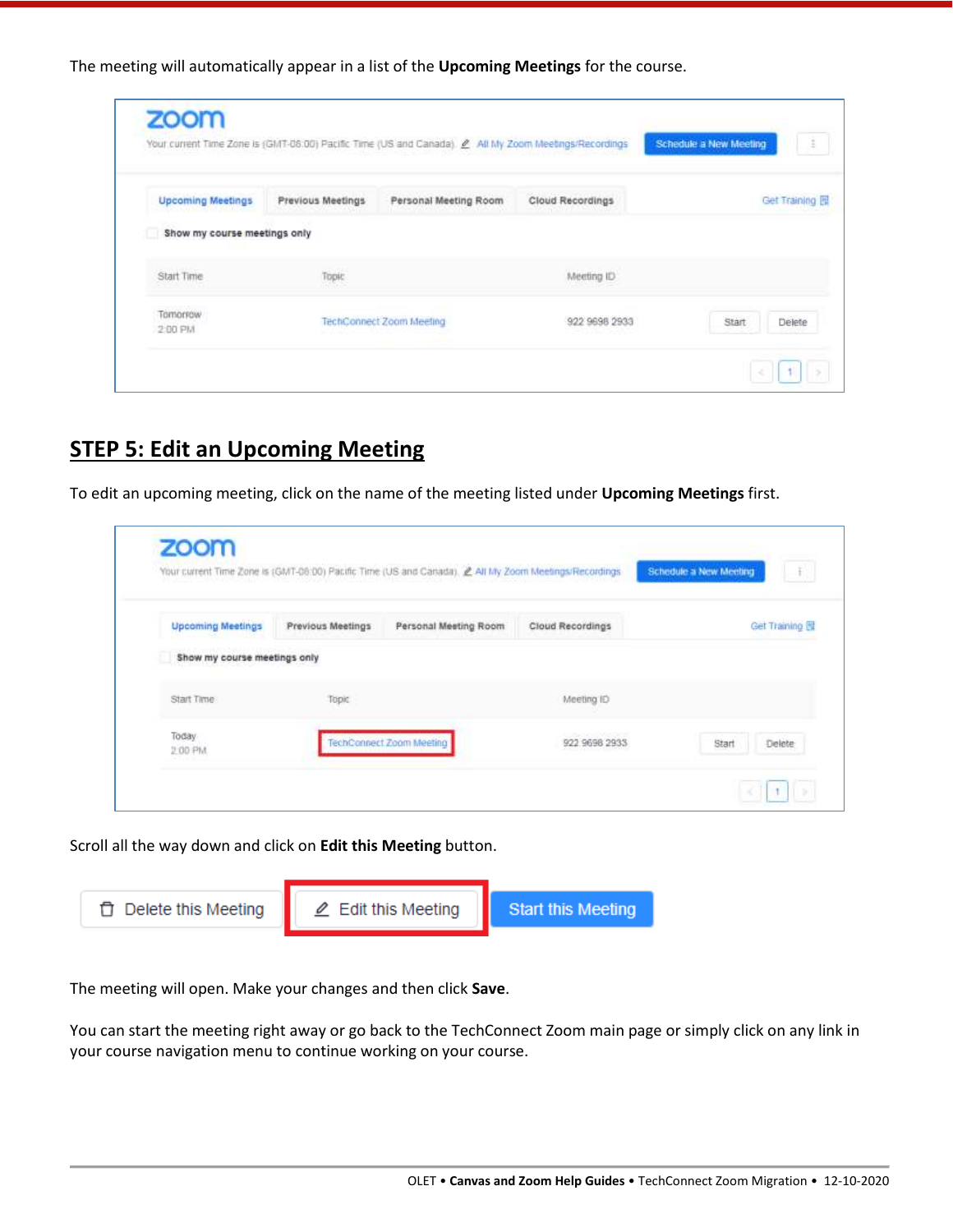### **STEP 6: View Scheduled Meeting in Canvas Calendar**

Once any meeting is scheduled it is automatically added to your Canvas calendar.

Click on **Calendar** icon in the global navigation (left-hand side menu)



or click on **View Calendar** or the name of the meeting (right-hand side) in the **Coming Up** column on the home page.

| Coming Up                       | View Calendar |  |  |
|---------------------------------|---------------|--|--|
| <b>TechConnect Zoom Meeting</b> |               |  |  |
| TechConnect<br>Dec 8 at 2pm     |               |  |  |

Once the Canvas Calendar is open, click on the event to view the details and join or edit/delete the meeting.

| 7                   | 8<br>m 2p TechConnect<br>Zoom Meeting            | 9      | 1 <sup>1</sup> |
|---------------------|--------------------------------------------------|--------|----------------|
|                     | <b>TechConnect Zoom Meeting</b>                  |        | ×              |
| Dec 8, 2pm - 3:15pm | Calendar TechConnect Zoom                        |        |                |
|                     | <b>Location</b> Zoom Online Meeting              |        |                |
| <b>Details</b>      | Click here to join Zoom Meeting: 922 9698 2933 c |        |                |
|                     |                                                  | Delete | Edit           |

Note: Students can access the meeting from Canvas calendar or the TechConnect Zoom dashboard.